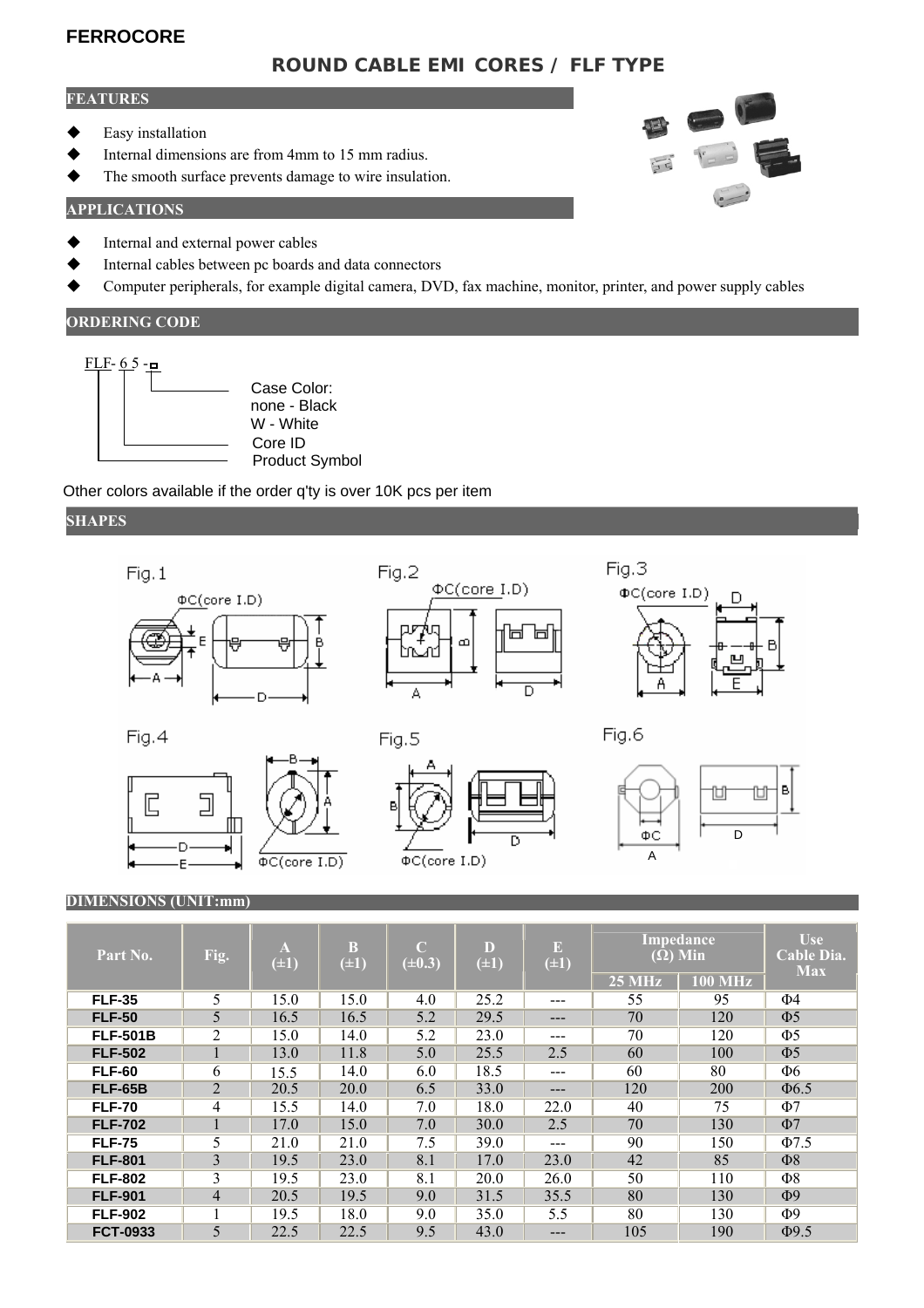# **ROUND CABLE EMI CORES / FLF TYPE**

| <b>FLF-100B</b> | C | 25.5 | 23.5 | 10.0 | 33.0 | ---                        | 80  | 130 | $\Phi$ 10   |
|-----------------|---|------|------|------|------|----------------------------|-----|-----|-------------|
| <b>FLF-101</b>  |   | 24.5 | 28.5 | 10.2 | 13.5 | 20.0                       | 35  | 75  | $\Phi$ 10   |
| <b>FLF-110</b>  |   | 20.5 | 21.0 | 11.0 | 32.0 | 36.0                       | 60  | 110 | $\Phi$ 11   |
| <b>FLF-1101</b> |   | 21.0 | 20.0 | 11.0 | 36.0 | $\qquad \qquad - \qquad -$ | 80  | 170 | $\Phi$ 11   |
| <b>FLF-120</b>  |   | 28.0 | 32.0 | 11.5 | 18.0 | 24.0                       | 50  | 100 | $\Phi$ 11.5 |
| <b>FLF-130B</b> | 2 | 32.5 | 30.0 | 13.0 | 33.0 | $\qquad \qquad - \qquad -$ | 105 | 170 | $\Phi$ 13   |
| <b>FLF-1301</b> |   | 23.5 | 22.5 | 13.0 | 36.0 | 8.5                        | 70  | 120 | $\Phi$ 13   |
| <b>FLF-1302</b> | 4 | 31.5 | 30.5 | 13.0 | 34.0 | 39.5                       | 80  | 130 | $\Phi$ 13   |
| <b>FLF-150</b>  |   | 29.0 | 33.0 | 15.0 | 15.5 | 21.5                       | 30  | 70  | $\Phi$ 15   |